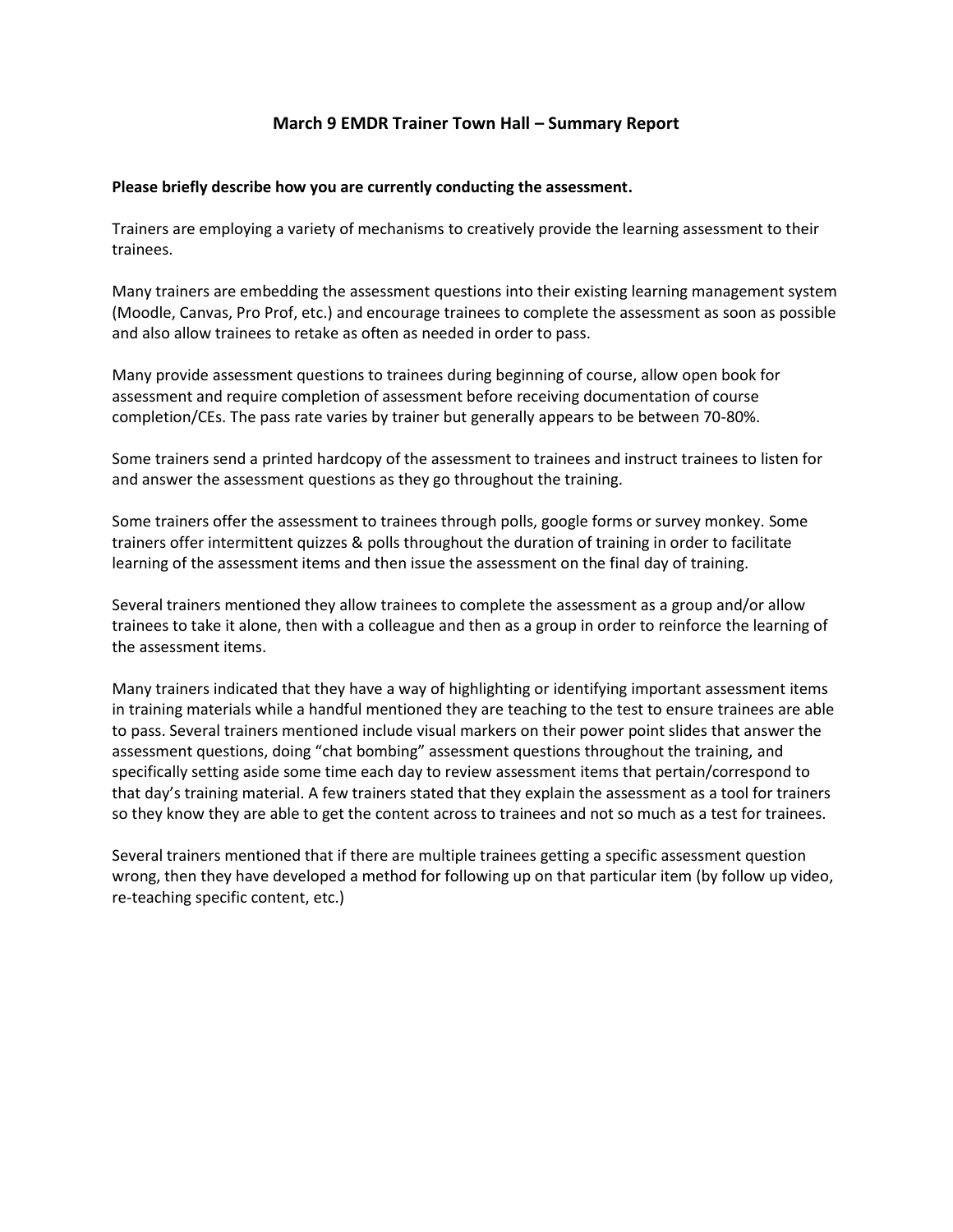### **If you are doing a pre-assessment as well as a post-assessment, how is that working? What are the advantages or challenges with it?**

The vast majority of trainers are offering a post-assessment only. Many trainers stated that they do expose trainees to learning assessment questions throughout the course of the training (highlighting slides, using polls or some other mechanism to identify/reinforce assessment questions) as this allows the trainer to gauge how trainees are receiving information and gives trainees exposure to the assessment questions ahead of time.

Several trainers are either in the process of developing a pre-assessment or already have one in place. A few trainers mentioned that the pre-assessment could be a good motivator and a way to get trainees to begin reading the Shapiro text prior to the training, as those who do pre-reading seem to have a better grasp of the content when they get into the actual training.

Several trainers mentioned trainee test anxiety as a challenge and one trainer stated that translating assessment questions from English into another language has been a challenge as some trainees struggle to follow and comprehend. A question was raised regarding how new research and content will be incorporated into the assessment so that the content is current and up to date.

## **How much assistance are you giving with the assessment answers and how long do people have to complete the assessment? What are the advantages and disadvantages you see?**

Many trainers provide assessment questions to trainees during beginning of course, allow open book for assessment and require completion of assessment before receiving documentation of course completion/CEs. Several trainers require assessment to be completed during the course of the training (e.g. in between training weekends and/or prior to consultation hours being completed). Some allow assessment to be taken as often as needed to get passing grade.

Some trainers indicated that they are using certain creative methods like highlighting slides with assessment item questions, online Jeopardy, chat bombing, zoom polls and other techniques to assist and engage trainees with the assessment questions.

Some trainers stated that they like discussing the assessment questions and answers along the way, because that appears to be helpful in terms of trainee learning (versus telling them to look it up in the book). For some of the more complex (or oddly worded) assessment questions, trainers will identify the assessment question and specifically go over that when they reach that section of the training content.

Several trainers mentioned they allow trainees to complete the assessment as a group and/or allow trainees to take it alone, then with a colleague and then as a group in order to reinforce the learning of the assessment items.

Advantages include allowing trainees to retake the assessment as often as needed in order to obtain passing grade. Disadvantages are that trainees have to be constantly reminded to complete assessment so they can complete the training; trainees who aren't tech savvy struggle to complete the assessment through the online platform; trainees may be able to pass the test and follow procedural steps but the test can't determine whether they are learning to apply EMDR therapy safely & effectively.